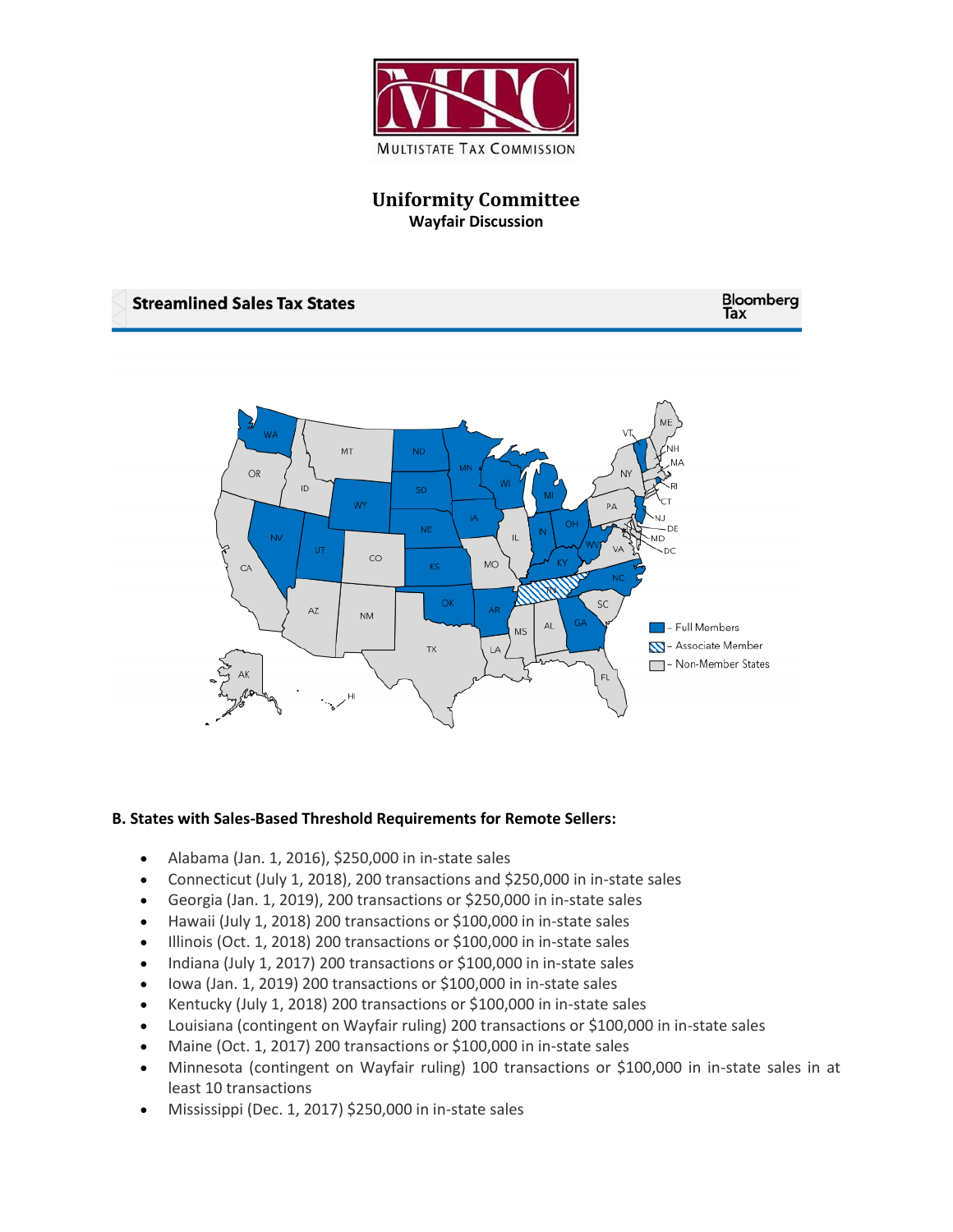

- North Dakota (contingent on Wayfair ruling) 200 transactions or \$100,000 in in-state sales
- Oklahoma (July 1, 2018) \$10,000 in in-state sales
- Pennsylvania (March 1, 2018) \$10,000 in in-state sales
- Rhode Island (Aug. 17, 2017) 200 transactions or \$100,000 in in-state sales
- South Dakota (contingent on state's Supreme Court approval, following high court Wayfair decision) 200 transactions or \$100,000 in in-state sales
- Tennessee (Currently on hold due to litigation) \$500,000 in in-state sales
- Vermont (contingent on Wayfair ruling, July 1, 2017) 200 transactions or \$100,000 in in-state sales
- Washington (July 1, 2017) \$10,000 in in-state sales
- Wyoming (July 1, 2017) 200 transactions or \$100,000 in in-state sales

## **C. Announcements Regarding States' Responses Prospective Application of Nexus Retroactive Implementation:**

Alabama[: https://revenue.alabama.gov/2018/07/03/ador-announces-sales-and-use-tax-guidance-for](https://revenue.alabama.gov/2018/07/03/ador-announces-sales-and-use-tax-guidance-for-online-sellers/)[online-sellers/](https://revenue.alabama.gov/2018/07/03/ador-announces-sales-and-use-tax-guidance-for-online-sellers/)

California:

[https://www.bloomberglaw.com/product/tax/document/XBOMP78G000000?bc=W1siRGFpbHkgVGF4IF](https://www.bloomberglaw.com/product/tax/document/XBOMP78G000000?bc=W1siRGFpbHkgVGF4IFJlcG9ydCIsIi9wcm9kdWN0L3RheC9sYXdfcmVwb3J0cy9CTkFEVFIiXSxbIkRhaWx5IFRheCBSZXBvcnQ6IFN0YXRlIiwiL3Byb2R1Y3QvdGF4L2xhd19yZXBvcnRzL0JOQVRNRSJdXQ--d383274c5415ed1f5dd2417051472f7f9481c6ee&jcsearch=bna%25200000016491A2D5BBA575F5B724700002#jcite) [JlcG9ydCIsIi9wcm9kdWN0L3RheC9sYXdfcmVwb3J0cy9CTkFEVFIiXSxbIkRhaWx5IFRheCBSZXBvcnQ6IFN0Y](https://www.bloomberglaw.com/product/tax/document/XBOMP78G000000?bc=W1siRGFpbHkgVGF4IFJlcG9ydCIsIi9wcm9kdWN0L3RheC9sYXdfcmVwb3J0cy9CTkFEVFIiXSxbIkRhaWx5IFRheCBSZXBvcnQ6IFN0YXRlIiwiL3Byb2R1Y3QvdGF4L2xhd19yZXBvcnRzL0JOQVRNRSJdXQ--d383274c5415ed1f5dd2417051472f7f9481c6ee&jcsearch=bna%25200000016491A2D5BBA575F5B724700002#jcite) [XRlIiwiL3Byb2R1Y3QvdGF4L2xhd19yZXBvcnRzL0JOQVRNRSJdXQ--](https://www.bloomberglaw.com/product/tax/document/XBOMP78G000000?bc=W1siRGFpbHkgVGF4IFJlcG9ydCIsIi9wcm9kdWN0L3RheC9sYXdfcmVwb3J0cy9CTkFEVFIiXSxbIkRhaWx5IFRheCBSZXBvcnQ6IFN0YXRlIiwiL3Byb2R1Y3QvdGF4L2xhd19yZXBvcnRzL0JOQVRNRSJdXQ--d383274c5415ed1f5dd2417051472f7f9481c6ee&jcsearch=bna%25200000016491A2D5BBA575F5B724700002#jcite)

[d383274c5415ed1f5dd2417051472f7f9481c6ee&jcsearch=bna%25200000016491A2D5BBA575F5B7247](https://www.bloomberglaw.com/product/tax/document/XBOMP78G000000?bc=W1siRGFpbHkgVGF4IFJlcG9ydCIsIi9wcm9kdWN0L3RheC9sYXdfcmVwb3J0cy9CTkFEVFIiXSxbIkRhaWx5IFRheCBSZXBvcnQ6IFN0YXRlIiwiL3Byb2R1Y3QvdGF4L2xhd19yZXBvcnRzL0JOQVRNRSJdXQ--d383274c5415ed1f5dd2417051472f7f9481c6ee&jcsearch=bna%25200000016491A2D5BBA575F5B724700002#jcite) [00002#jcite](https://www.bloomberglaw.com/product/tax/document/XBOMP78G000000?bc=W1siRGFpbHkgVGF4IFJlcG9ydCIsIi9wcm9kdWN0L3RheC9sYXdfcmVwb3J0cy9CTkFEVFIiXSxbIkRhaWx5IFRheCBSZXBvcnQ6IFN0YXRlIiwiL3Byb2R1Y3QvdGF4L2xhd19yZXBvcnRzL0JOQVRNRSJdXQ--d383274c5415ed1f5dd2417051472f7f9481c6ee&jcsearch=bna%25200000016491A2D5BBA575F5B724700002#jcite)

Hawaii[: http://files.hawaii.gov/tax/news/announce/ann18-10\\_amended.pdf.](http://files.hawaii.gov/tax/news/announce/ann18-10_amended.pdf)

Idaho: [https://tax.idaho.gov/n-feed.cfm?idd=4190.](https://tax.idaho.gov/n-feed.cfm?idd=4190)

Indiana[: https://www.in.gov/dor/6367.htm](https://www.in.gov/dor/6367.htm)

Iowa: [https://content.govdelivery.com/accounts/IACIO/bulletins/1f94bee.](https://content.govdelivery.com/accounts/IACIO/bulletins/1f94bee)

Kentucky[: https://revenue.ky.gov/News/Pages/Kentucky-Sales-and-Use-Tax-Collections-by-Remote-](https://revenue.ky.gov/News/Pages/Kentucky-Sales-and-Use-Tax-Collections-by-Remote-Retailers-U.S.-Supreme-Court-Ruling.aspx)[Retailers-U.S.-Supreme-Court-Ruling.aspx.](https://revenue.ky.gov/News/Pages/Kentucky-Sales-and-Use-Tax-Collections-by-Remote-Retailers-U.S.-Supreme-Court-Ruling.aspx)

Maryland:

[http://taxes.marylandtaxes.gov/Resource\\_Library/Tax\\_Publications/Tax\\_Alerts/7.6.18\\_Sales\\_Use\\_Tax\\_](http://taxes.marylandtaxes.gov/Resource_Library/Tax_Publications/Tax_Alerts/7.6.18_Sales_Use_Tax_Alert_South_Dakota_v_Wayfair.pdf) [Alert\\_South\\_Dakota\\_v\\_Wayfair.pdf.](http://taxes.marylandtaxes.gov/Resource_Library/Tax_Publications/Tax_Alerts/7.6.18_Sales_Use_Tax_Alert_South_Dakota_v_Wayfair.pdf)

Massachusetts[: https://www.mass.gov/news/us-supreme-court-releases-decision-on-wayfair-online](https://www.mass.gov/news/us-supreme-court-releases-decision-on-wayfair-online-sales-tax-case-regulation-830-cmr-64h17)[sales-tax-case-regulation-830-cmr-64h17.](https://www.mass.gov/news/us-supreme-court-releases-decision-on-wayfair-online-sales-tax-case-regulation-830-cmr-64h17)

Mississippi[: http://www.dor.ms.gov/Press%20Releases/Wayfair%20NEW.pdf.](http://www.dor.ms.gov/Press%20Releases/Wayfair%20NEW.pdf)